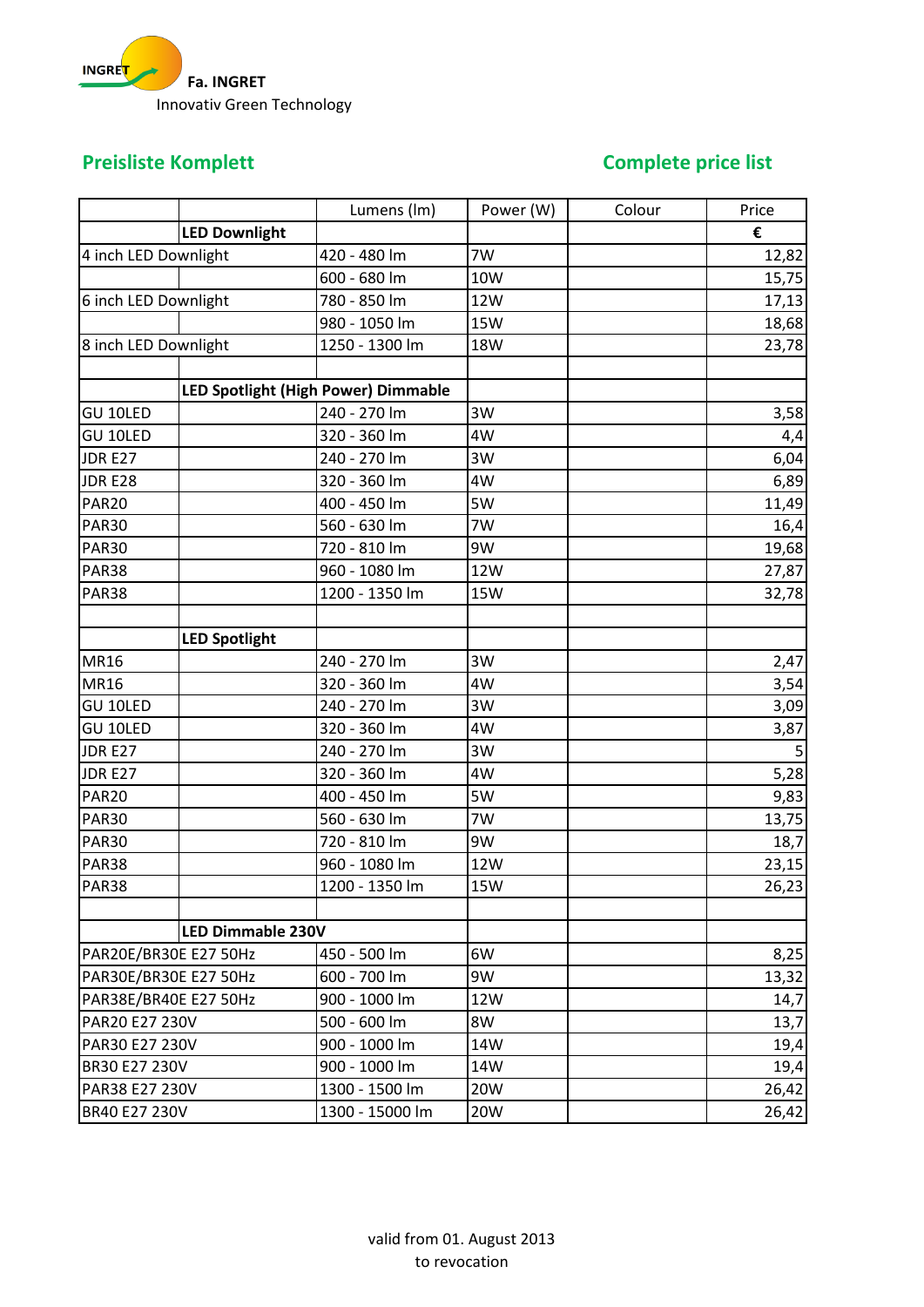

|                            | <b>LED 230V</b>  |               |            |            |       |
|----------------------------|------------------|---------------|------------|------------|-------|
| PAR30E E27 50Hz waterproof |                  | 650 - 750 lm  | 9W         |            | 15,9  |
| PAR38E E27 50Hz waterproof |                  | 950 - 1050 lm | 12W        |            | 17,13 |
| GU10 60SMD                 |                  | 260 / 300 lm  | 2.8W       |            | 3,59  |
|                            |                  | 75 / 300 lm   | 2.8W       |            | 3,59  |
|                            |                  | 150 lm        | 2.5W       |            | 3,41  |
| MR16 60SMD                 |                  | 220 / 240 lm  | 2W         |            | 3,59  |
|                            |                  | 60 / 240 lm   | 2W         |            | 3,59  |
|                            |                  | 120 lm        | 1.5W       |            | 3,41  |
| JDR 60SMD                  |                  | 220 / 240 lm  | 2.8W       |            | 3,72  |
|                            |                  | 60 / 240 lm   | 2.8W       |            | 3,72  |
|                            |                  | 120 lm        | 2.5W       |            | 3,55  |
|                            |                  |               |            |            |       |
|                            | <b>ColourLED</b> |               |            |            |       |
| Colour PAR20 E27           |                  | 60 lm         | 2W         | Red        | 4,06  |
|                            |                  | 60 lm         | 2W         | Yellow     | 5,07  |
|                            |                  | 30 lm         | 3W         | Blue       | 5,58  |
|                            |                  | 130 lm        | 3W         | Green      | 5,58  |
|                            |                  | 20 lm         | 2W         | Amber      | 6,1   |
| Colour PAR30 E27           |                  | 100 lm        | 3W         | Red        | 7,34  |
|                            |                  | 100 lm        | 3W         | Yellow     | 7,34  |
|                            |                  | 50 lm         | 4W         | Blue       | 7,85  |
|                            |                  | 200 lm        | 4W         | Green      | 7,85  |
|                            |                  | 38 lm         | 3W         | Amber      | 8,71  |
| Colour PAR30 Long E27      |                  | 100 lm        | 3W         | Red        | 7,95  |
|                            |                  | 100 lm        | 3W         | Yellow     | 7,95  |
|                            |                  | 50 lm         | 4W         | Blue       | 8,46  |
|                            |                  | 200 lm        | 4W         | Green      | 8,46  |
|                            |                  | 38 lm         | 3W         | Amber      | 9,32  |
| Colour PAR 38 E27          |                  | 150 lm        | 4W         | Red        | 10,85 |
|                            |                  | 150 lm        | 4W         | Yellow     | 10,85 |
|                            |                  | 75 lm         | 6W         | Blue       | 10,89 |
|                            |                  | 300 lm        | 6W         | Green      | 10,89 |
|                            |                  | 50 lm         | 4W         | Amber      | 12,17 |
|                            |                  |               |            |            |       |
|                            | <b>LED Bulbs</b> |               |            |            |       |
| G65-24-5630SMD-BD          |                  | 850 lm        | 10W        | cool white | 10,06 |
|                            |                  | 810 lm        | 10W        | warm white | 10,06 |
| G60-30-5630SMD-BD          |                  | 1050 lm       | 11W        | cool white | 12,08 |
|                            |                  | 1000 lm       | <b>11W</b> | warm white | 12,08 |
| G55-12-5630SMD-BD          |                  | 550 lm        | 7W         | cool white | 8,54  |
|                            |                  | 510 lm        | 7W         | warm white | 8,54  |
| G60-24-5630SMD             |                  | 850 lm        | 10W        | cool white | 10,06 |
|                            |                  | 810 lm        | 10W        | warm white | 10,06 |
| C37-10-5630SMD-BD          |                  | 410 lm        | 5W         | cool white | 6,5   |
|                            |                  | 400 lm        | 5W         | warm white | 6, 5  |
| C37-COB-4W                 |                  | 300 lm        | 4W         | cool white | 6,5   |
|                            |                  | 290 lm        | 4W         | warm white | 6, 5  |

valid from 01. August 2013 to revocation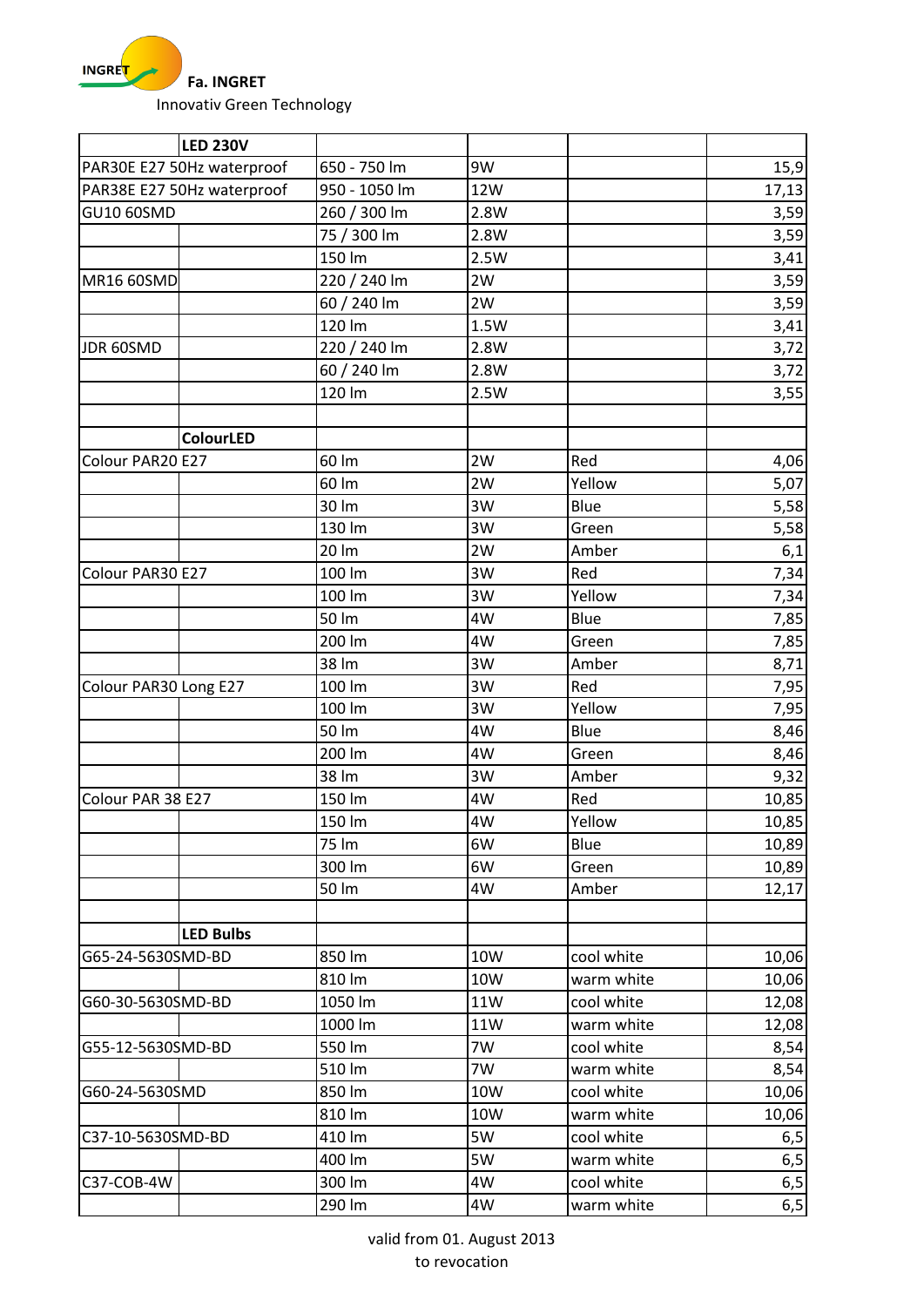

| A65-16-5630SMD (ceramic)  | 650 lm | 8.5W | cool white | 9,04  |
|---------------------------|--------|------|------------|-------|
| dimmable                  | 650 lm | 8.5W | warm white | 11,58 |
| A60-12-5630SMD (ceramic)  | 580 lm | 7W   | cool white | 8,02  |
| dimmable                  | 550 lm | 7W   | warm white | 10,06 |
| A55-9-5630SMD (ceramic)   | 380 lm | 5W   | cool white |       |
|                           | 350 lm | 5W   | warm white |       |
| F37-162835SMD (ceramic)   | 250 lm | 3W   | cool white | 3,87  |
|                           | 240 lm | 3W   | warm white | 3,87  |
| C37-16-2835SMD (ceramic)  | 250 lm | 3W   | cool white | 3,87  |
|                           | 240 lm | 3W   | warm white | 3,87  |
| G45-E27-2835SMD (ceramic) | 280 lm | 3W   | cool white | 3,87  |
|                           | 270 lm | 3W   | warm white | 3,87  |
| G45-E14-2835SMD (ceramic) | 280 lm | 3W   | cool white | 3,87  |
|                           | 270 lm | 3W   | warm white | 3,87  |
| G50-16-2835SMD (ceramic)  | 250 lm | 3W   | cool white | 4,06  |
|                           | 240 lm | 3W   | warm white | 4,06  |
| R39C-6-5630SMD (ceramic)  | 280 lm | 3W   | cool white | 3,16  |
|                           | 270 lm | 3W   | warm white | 3,16  |
| R50C-9-5630SMD            | 380 lm | 5W   | cool white | 5,28  |
|                           | 350 lm | 5W   | warm white | 5,28  |
| R63C-16-5630SMD (ceramic) | 560 lm | 8W   | cool white | 6,71  |
|                           | 550 lm | 8W   | warm white | 6,71  |
| R63-16-5630SMD            | 560 lm | 8W   | cool white | 10,06 |
|                           | 550 lm | 8W   | warm white | 10,06 |
| R50-9-5630SMD             | 380 lm | 5W   | cool white | 5,49  |
|                           | 350 lm | 5W   | warm white | 5,49  |
| R39-6-5630SMD             | 280 lm | 3W   | cool white | 3,56  |
|                           | 270 lm | 3W   | warm white | 3,56  |
| G9-COB-2W                 | 140 lm | 2W   | cool white | 3,87  |
|                           | 130 lm | 2W   | warm white | 3,87  |
| G9-6-5630SMD-HV           | 200 lm | 2.5W | cool white | 4,68  |
|                           | 190 lm | 2.5W | warm white | 4,68  |
| G4-6-5630SMD              | 200 lm | 2.5W | cool white | 3,06  |
|                           | 190 lm | 2.5W | warm white | 3,06  |
|                           |        |      |            |       |
| <b>LED SPOT LAMP</b>      |        |      |            |       |
| GU10-COB-8W               | 560 lm | 8W   | cool white | 11,58 |
|                           | 550 lm | 8W   | warm white | 11,58 |
| GU10-COB-6W-AD            | 410 lm | 8W   | cool white | 7,73  |
|                           | 400 lm | 8W   | warm white | 7,73  |
| GU10-COB-6W-BD1           | 410 lm | 6W   | cool white | 8,02  |
|                           | 400 lm | 6W   | warm white | 8,02  |
| GU10-COB-6W-BD2           | 410 lm | 6W   | cool white | 8,02  |
|                           | 400 lm | 6W   | warm white | 8,02  |
| MR16-12-5630SMD-BD        | 510 lm | 6W   | cool white | 7,73  |
|                           | 500 lm | 6W   | warm white | 7,73  |
| GU10-12-5630SMD-BD        | 510 lm | 6W   | cool white | 8,23  |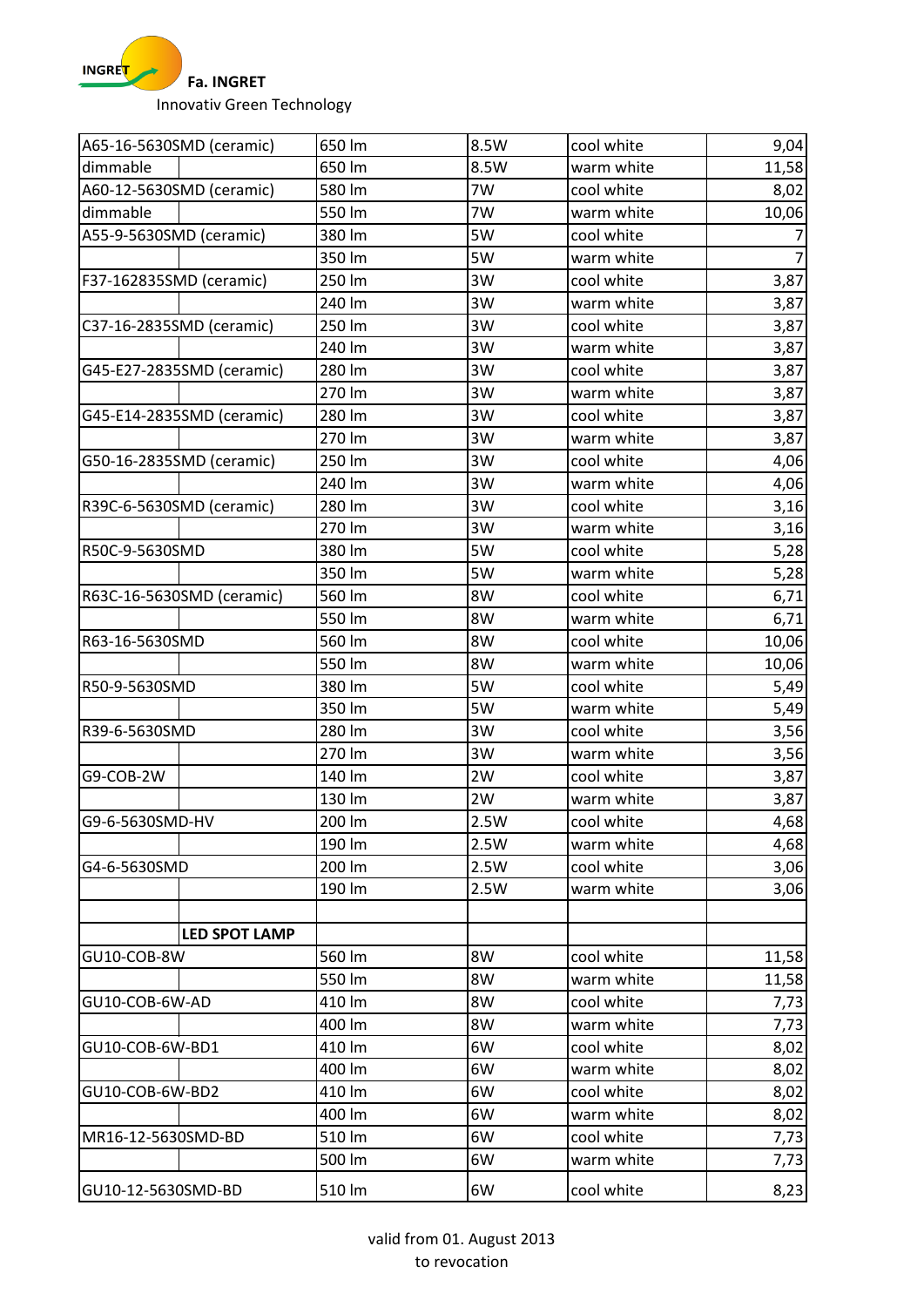

|                   | 500 lm          | 6W           | warm white               | 8,23           |
|-------------------|-----------------|--------------|--------------------------|----------------|
| MR16-70-3528SMD   | 510 lm          | 5W           | cool white               | 6, 5           |
|                   | 500 lm          | 5W           | warm white               | 6,5            |
| GU10-70-3528SMD   | 510 lm          | 5W           | cool white               | $\overline{7}$ |
|                   | 500 lm          | 5W           | warm white               | $\overline{7}$ |
| MR16-9-5630SMD    | 350 lm          | 5W           | cool white               | 5,18           |
|                   | 330 lm          | 5W           | warm white               | 5,18           |
| GU10-9-5630SMD    | 350 lm          | 5W           | cool white               | 5,49           |
|                   | 330 lm          | 5W           | warm white               | 5,49           |
| GU10-4x1W-AD      | 280 lm          | 4.5W         | cool white               | 5,18           |
|                   | 260 lm          | 4.5W         | warm white               | 5,18           |
| MR16-4x1W-AD      | 280 lm          | 4.5W         | cool white               | 4,68           |
|                   | 260 lm          | 4.5W         | warm white               | 4,68           |
| GU10-4x1W-BD      | 280 lm          | 4.5W         | cool white               | 4,78           |
| dimmable          | 260 lm          | 4.5W         | warm white               | 7,73           |
| MR16-4x1W-BD      | 280 lm          | 4.5W         | cool white               | 4,37           |
|                   | 280 lm          | 4.5W         | warm white               | 4,37           |
| GU10-3x1W-BD      | 210 lm          | 3.5W         | cool white               | 4,18           |
|                   | 200 lm          | 3.5W         | warm white               | 4,18           |
| MR16-3x1W-BD      | 210 lm          | 3.5W         | cool white               | 3,87           |
|                   | 200 lm          | 3.5W         | warm white               | 3,87           |
| GU10-3x1W-CL      | 230 lm          | 4W           | cool white               | 4,28           |
|                   | 210 lm          | 4W           | warm white               | 4,28           |
| GU10-3x2W-C       | 280 lm          | 6W           | cool white               | 5,9            |
|                   | 260 lm          | 6W           | warm white               | 5,9            |
| GU10-3x2W-CL      | 390 lm          | 6W           | cool white               | 6,09           |
|                   | 360 lm          | 6W           | warm white               | 6,09           |
| GU10-4x2W-BD      | 380 lm          | 8W           | cool white               |                |
|                   | 360 lm          | 8W           | warm white               | $\overline{7}$ |
| MR16-4x2W-BD      | 380 lm          | 8W           | cool white               | 6,5            |
|                   | 360 lm          | 8W           | warm white               | 6,5            |
| GU10-24-5050SMD-C | 360 lm          | 4.5W         | cool white               | 4,99           |
|                   | 340 lm          | 4.5W         | warm white               | 4,99           |
| GU10-24-5050SMD-C | 360 lm          | 4.5W         | cool white               | 4,68           |
|                   | 340 lm          | 4.5W         | warm white               | 4,68           |
| GU10-24-5050SMD-P | 300 lm          | 3.5W         | cool white               | 2,48           |
|                   | 280 lm          | 3.5W         | warm white               | 2,48           |
| G4-12-5050SMD     | 150 lm          | 2W           | cool white               | 2,85           |
|                   | 140 lm          | 2W           | warm white               | 2,85           |
| G4-18-5050SMD     | 210 lm          | 3W           | cool white               | 4,68           |
|                   | 200 lm          | 3W           | warm white               | 4,68           |
| G4-15-3528SMD     | 60 lm           | 0.7W         | cool white               | 1,94           |
|                   | 55 lm           | 0.7W         | warm white               | 1,94           |
| G4-25-3528SMD     | 100 lm<br>90 lm | 1.2W<br>1.2W | cool white               | 2,95           |
|                   | 500 lm          | 6W           | warm white<br>cool white | 2,95           |
| Corn-42SMD        |                 |              |                          | 8,54           |
|                   | 480 lm          | 6W           | warm white               | 8,54           |

valid from 01. August 2013 to revocation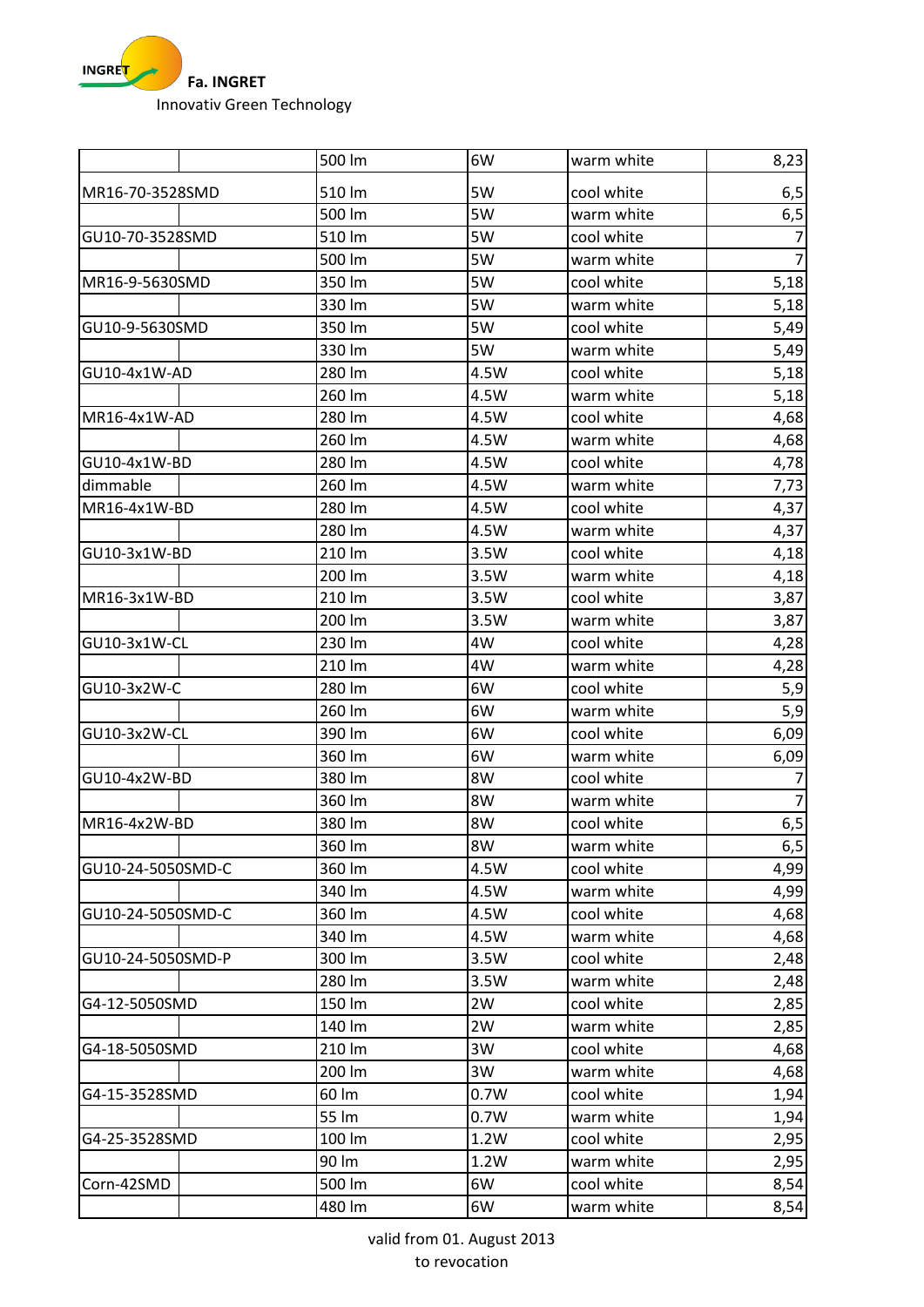**INGRE<mark>T</mark>** × **Fa. INGRET** 

Innovativ Green Technology

| Corn-5050-72SMD  |                                | 950 lm                                                      | <b>10W</b> | cool white              | 13,2  |
|------------------|--------------------------------|-------------------------------------------------------------|------------|-------------------------|-------|
|                  |                                | 900 lm                                                      | 10W        | warm white              | 13,2  |
| GX53-60-3528SMD  |                                | 240 lm                                                      | 2.5W       | cool white              | 3,63  |
|                  |                                | 220 lm                                                      | 2.5W       | warm white              | 3,63  |
| GX53-25-5050SMD  |                                | 320 lm                                                      | 4W         | cool white              | 5,59  |
|                  |                                | 300 lm                                                      | 4W         | warm white              | 5,59  |
| GX53-80-35282SMD |                                | 420 lm                                                      | 6W         | cool white              | 8,54  |
|                  |                                | 400 lm                                                      | 6W         | warm white              | 8,54  |
| R7S-24-5050SMD   |                                | 340 lm                                                      | 4W         | cool white              | 6,71  |
|                  |                                | 320 lm                                                      | 4W         | warm white              | 6,71  |
| R7S-42-5050SMD   |                                | 680 lm                                                      | 8.5W       | cool white              | 9,75  |
|                  |                                | 660 lm                                                      | 8.5W       | warm white              | 9,75  |
| R7S-78-5050SMD   |                                | 1300 lm                                                     | <b>15W</b> | cool white              | 13,9  |
|                  |                                | 1200 lm                                                     | <b>15W</b> | warm white              | 13,9  |
|                  |                                |                                                             |            |                         |       |
|                  |                                | <b>High Power Cree LED MR16</b>                             |            |                         |       |
|                  |                                |                                                             |            |                         |       |
|                  |                                | 3W MR16 Cree LED Lamp replaces 25W MR16 halogen lamp        |            |                         |       |
| FLSL-MR16-3x1CW  |                                | 270 lm                                                      | 3W         | <b>Commercial White</b> | 10,08 |
| FLSL-MR16-3x1WW  |                                | 240 lm                                                      | 3W         | Warm White              | 10,08 |
|                  |                                | 4W MR16 Cree LED Lamp replaces 35W MR16 halogen lamp        |            |                         |       |
| FLSL-MR16-4x1CW  |                                | 360 lm                                                      | 4W         | <b>Commercial White</b> | 12,97 |
| FLSL-MR16-4x1WW  |                                | 320 lm                                                      | 4W         | Warm White              | 12,97 |
|                  |                                |                                                             |            |                         |       |
|                  |                                | <b>High Power Cree LED GU10</b>                             |            |                         |       |
|                  |                                |                                                             |            |                         |       |
|                  |                                | 3W GU10 Cree LED Lamp replaces 25W GU10 halogen lamp        |            |                         |       |
| FLSL-GU10-3x1CW  |                                | 270 lm                                                      | 3W         | <b>Commercial White</b> | 10,77 |
| FLSL-GU10-3x1WW  |                                | 240 lm                                                      | 3W         | Warm White              | 10,77 |
|                  |                                | 4W GU10 Cree LED Lamp replaces 35W or 50W GU10 halogen lamp |            |                         |       |
| FLSL-GU10-4x1CW  |                                | 360 lm                                                      | 4W         | <b>Commercial White</b> | 13,66 |
| FLSL-GU10-4x1WW  |                                | 320 lm                                                      | 4W         | Warm White              | 13,66 |
|                  |                                |                                                             |            |                         |       |
|                  |                                | <b>High Power Cree LED JDR E27</b>                          |            |                         |       |
|                  |                                |                                                             |            |                         |       |
|                  |                                | 3W E27 Cree LED Lamp replaces 25W E27 haolgen lamp          |            |                         |       |
| FLSL-E27-3x1CW   |                                | 270 lm                                                      | 3W         | <b>Commercial White</b> | 10,77 |
| FLSL-E27-3x1WW   |                                | 240 lm                                                      | 3W         | Warm White              | 10,77 |
|                  |                                | 4W E27 Cree LED Lamp replaces 35 W E27 halogen lamp         |            |                         |       |
| FLSL-E27-3x1.7CW |                                | 360 lm                                                      | 4W         | <b>Commercial White</b> | 13,66 |
| FLSL-E27-3x1.7WW |                                | 320 lm                                                      | 4W         | Warm White              | 13,66 |
|                  |                                |                                                             |            |                         |       |
|                  | <b>High Power Cree LED PAR</b> |                                                             |            |                         |       |
|                  |                                |                                                             |            |                         |       |
|                  |                                | 5W PAR20 Cree LED Lamp replaces 40 W PAR20 halogen lamp     |            |                         |       |
| FLSL-PAR20-5x1CW |                                | 450 lm                                                      | 5W         | <b>Commercial White</b> | 22,1  |
| FLSL-PAR20-5x1WW |                                | 400 lm                                                      | 5W         | Warm White              | 22,1  |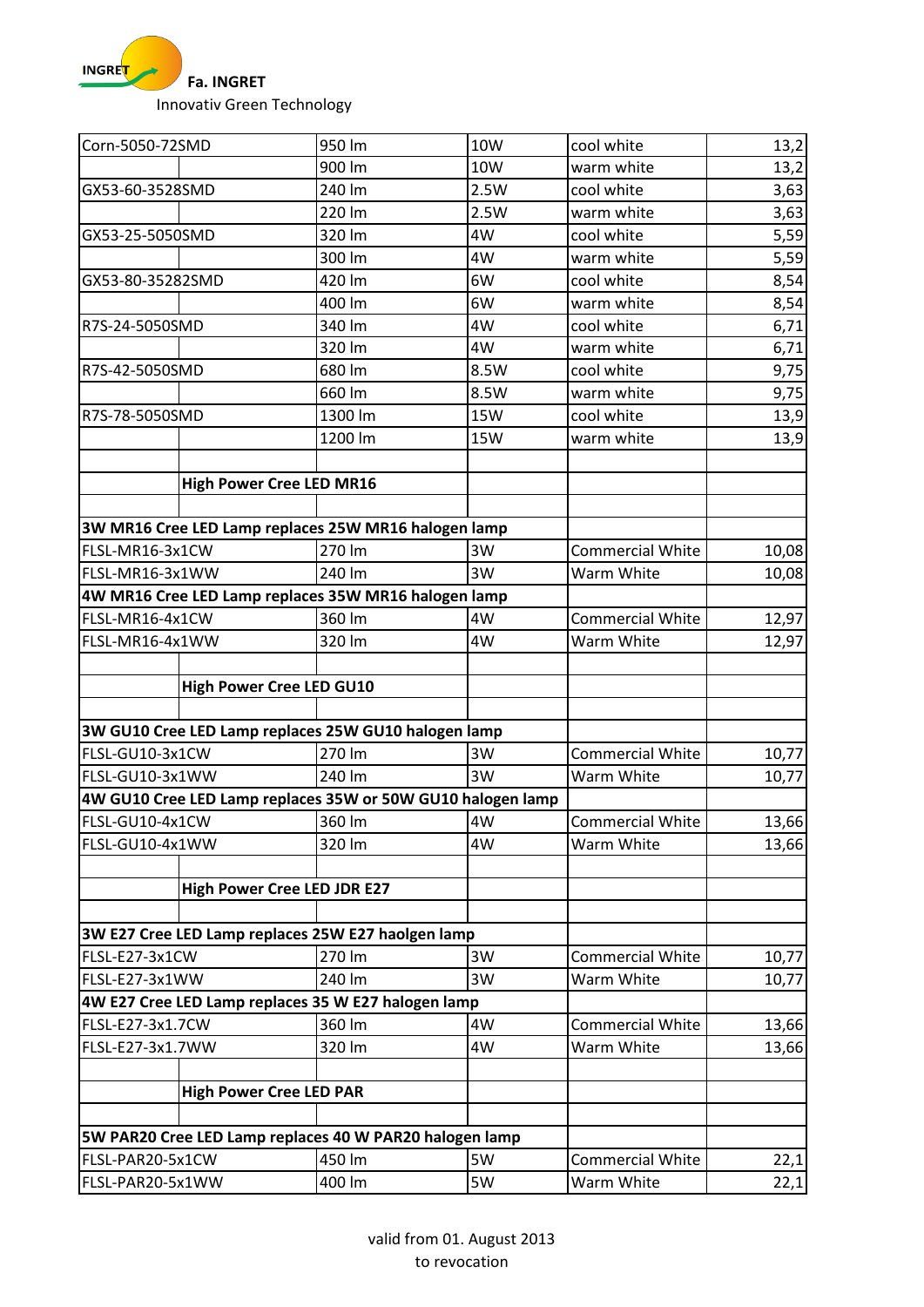

Innovativ Green Technology

|                              |                                    | 7W PAR30 Cree LED Lamp replaces 50W PAR30 halogen lamp         |            |                         |       |
|------------------------------|------------------------------------|----------------------------------------------------------------|------------|-------------------------|-------|
| FLSL-PAR30-7x1CW             |                                    | 630 lm                                                         | 7W         | <b>Commercial White</b> | 30,35 |
| FLSL-PAR30-7x1WW             |                                    | 560 lm                                                         | 7W         | Warm White              | 30,35 |
|                              |                                    | 9W PAR30 Cree LED Lamp replaces 60W PAR30 halogen lamp         |            |                         |       |
| FLSL-PAR30-9x1CW             |                                    | 810 lm                                                         | 9W         | <b>Commercial White</b> | 37,25 |
| FLSL-PAR30-9x1WW             |                                    | 720 lm                                                         | 9W         | Warm White              | 37,25 |
|                              |                                    | 12W PAR38 Cree LED Lamp replaces 75W PAR 38 halogen lamp       |            |                         |       |
| FLSL-PAR38-12x1CW            |                                    | 1080 lm                                                        | 12W        | <b>Commercial White</b> | 46,91 |
| FLSL-PAR38-12x1WW            |                                    | 960 lm                                                         | 12W        | Warm White              | 46,91 |
|                              |                                    | 15W PAR38 Cree LED Lamp replaces 100W PAR38 halogen lamp       |            |                         |       |
| FLSL-PAR38-15x1CW            |                                    | 1350 lm                                                        | <b>15W</b> | <b>Commercial White</b> | 55,19 |
| FLSL-PAR38-15x1WW            |                                    | 1200 lm                                                        | <b>15W</b> | Warm White              | 55,19 |
|                              |                                    |                                                                |            |                         |       |
|                              | <b>Dimmable High Power GU10</b>    |                                                                |            |                         |       |
|                              |                                    | 3W Dimmable GU10 LED Lamp replaces 25 GU10 halogen lamp        |            |                         |       |
| FLSL-GU10-3x1CW-D            |                                    | 270 lm                                                         | 3W         | <b>Commercial White</b> | 8     |
| FLSL-GU10-3x1WW-D            |                                    | 240 lm                                                         | 3W         | Warm White              | 8     |
|                              |                                    | 4W Dimmable GU10 LED Lamp replaces 35W or 50W GU10 haogen lamp |            |                         |       |
| FLSL-GU10-4x1CW-D            |                                    | 360 lm                                                         | 4W         | <b>Commercial White</b> | 10,21 |
| FLSL-GU10-4x1WW-D            |                                    | 320 lm                                                         | 4W         | Warm White              | 10,21 |
|                              |                                    |                                                                |            |                         |       |
|                              | <b>Dimmable High Power JDR E27</b> |                                                                |            |                         |       |
|                              |                                    | 3W Dimmable E27 LED Lamp replaces 25W E27 halogen lamp         |            |                         |       |
| FLSL-E27-3x1CW-D<br>270 lm   |                                    |                                                                | 3W         | <b>Commercial White</b> | 8     |
| FLSL-E27-3x1WW-D             |                                    | 240 lm                                                         | 3W         | Warm White              | 8     |
|                              |                                    | 4W Dimmable E27 LED Lamp replaces 35W E27 halogen lamp         |            |                         |       |
| FLSL-E27-4x1CW-D             |                                    | 360 lm                                                         | 4W         | <b>Commercial White</b> | 10,21 |
| FLSL-E27-4x1WW-D             |                                    | 320 lm                                                         | 4W         | Warm White              | 10,21 |
|                              |                                    |                                                                |            |                         |       |
|                              | <b>Dimmable High Power PAR</b>     |                                                                |            |                         |       |
|                              |                                    | 5W Dimmable PAR20 LED Lamp replaces 40W PAR20 halogen lamp     |            |                         |       |
| FLSL-PAR20-5x1CW-D           |                                    | 450 lm                                                         | 5W         | <b>Commercial White</b> | 19,32 |
| FLSL-PAR20-5x1WW-D           |                                    | 400 lm                                                         | 5W         | Warm White              | 19,32 |
|                              |                                    | 7W Dimmable PAR30 LED Lamp replaces 50W PAR30 halogen lamp     |            |                         |       |
| FLSL-PAR30-7x1CW-D           |                                    | 630 lm                                                         | 7W         | <b>Commercial White</b> | 24,84 |
| FLSL-PAR30-7x1WW-D           |                                    | 560 lm                                                         | 7W         | Warm White              | 24,84 |
|                              |                                    | 9W Dimmable PAR30 LED Lamp replaces 60W PAR30 halogen lamp     |            |                         |       |
| FLSL-PAR30-9x1CW-D           |                                    | 810 lm                                                         | 9W         | <b>Commercial White</b> | 28,98 |
| 720 lm<br>FLSL-PAR30-9x1WW-D |                                    | 9W                                                             | Warm White | 28,98                   |       |
|                              |                                    | 12W Dimmable PAR38 LED Lamp replaces 75W PAR38 halogen lamp    |            |                         |       |
| FLSL-PAR38-12x1CW-D          |                                    | 1080 lm                                                        | 12W        | <b>Commercial White</b> | 35,88 |
| FLSL-PAR38-12x1WW-D          |                                    | 960 lm                                                         | 12W        | Warm White              | 35,88 |
|                              |                                    | 15W Dimmable PAR38 LED Lamp replaces 100W PAR38 halogen lamp   |            |                         |       |
| FLSL-PAR38-15x1CW-D          |                                    | 1350 lm                                                        | 15W        | <b>Commercial White</b> | 41,4  |
| FLSL-PAR38-15x1WW-D          |                                    | 1200 lm                                                        | 15W        | Warm White              | 41,4  |